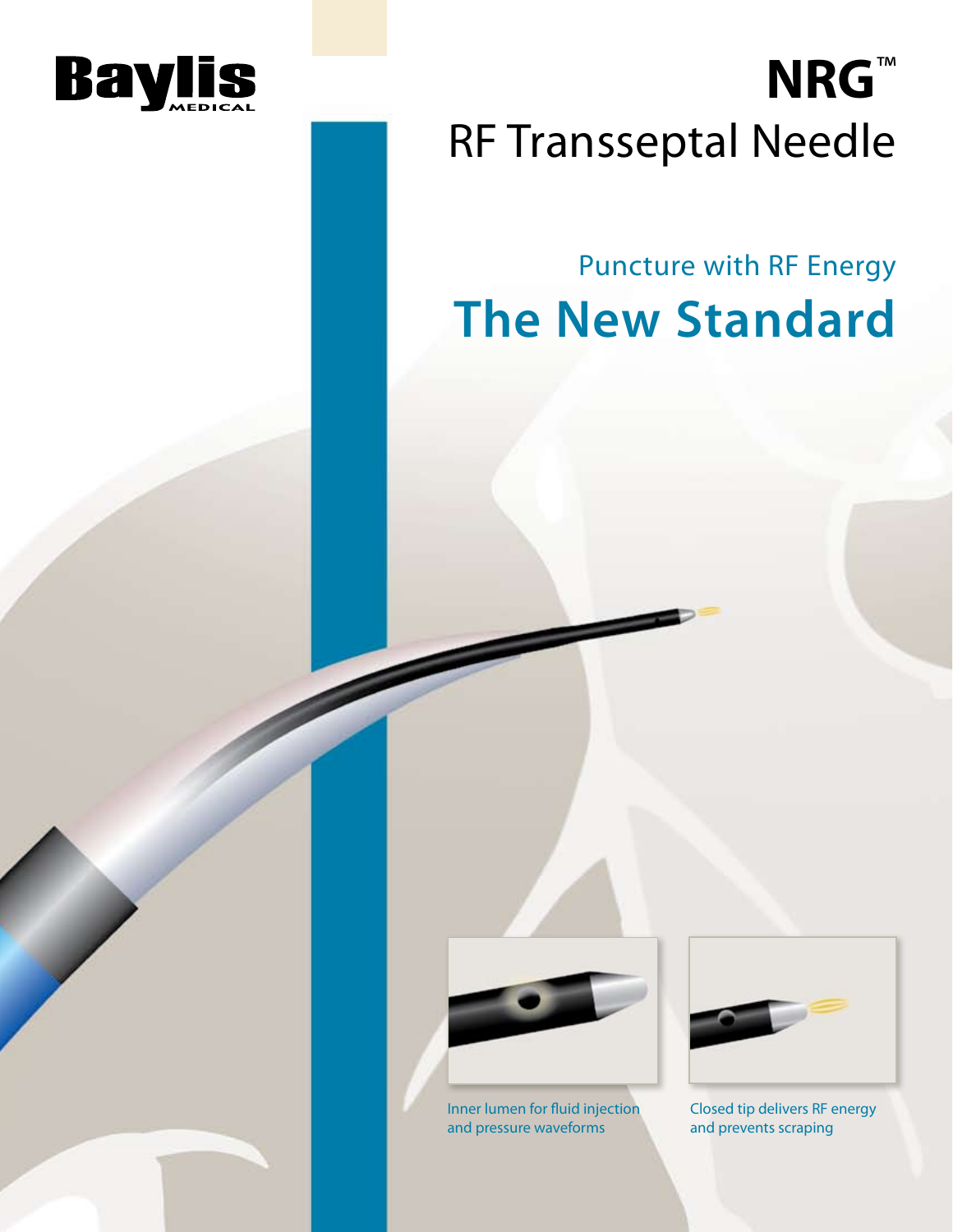# **NRG**™ **RF Transseptal Needle**

### **Puncture with rf energy**



*Use RF Energy to Cross the Septum with Predictability*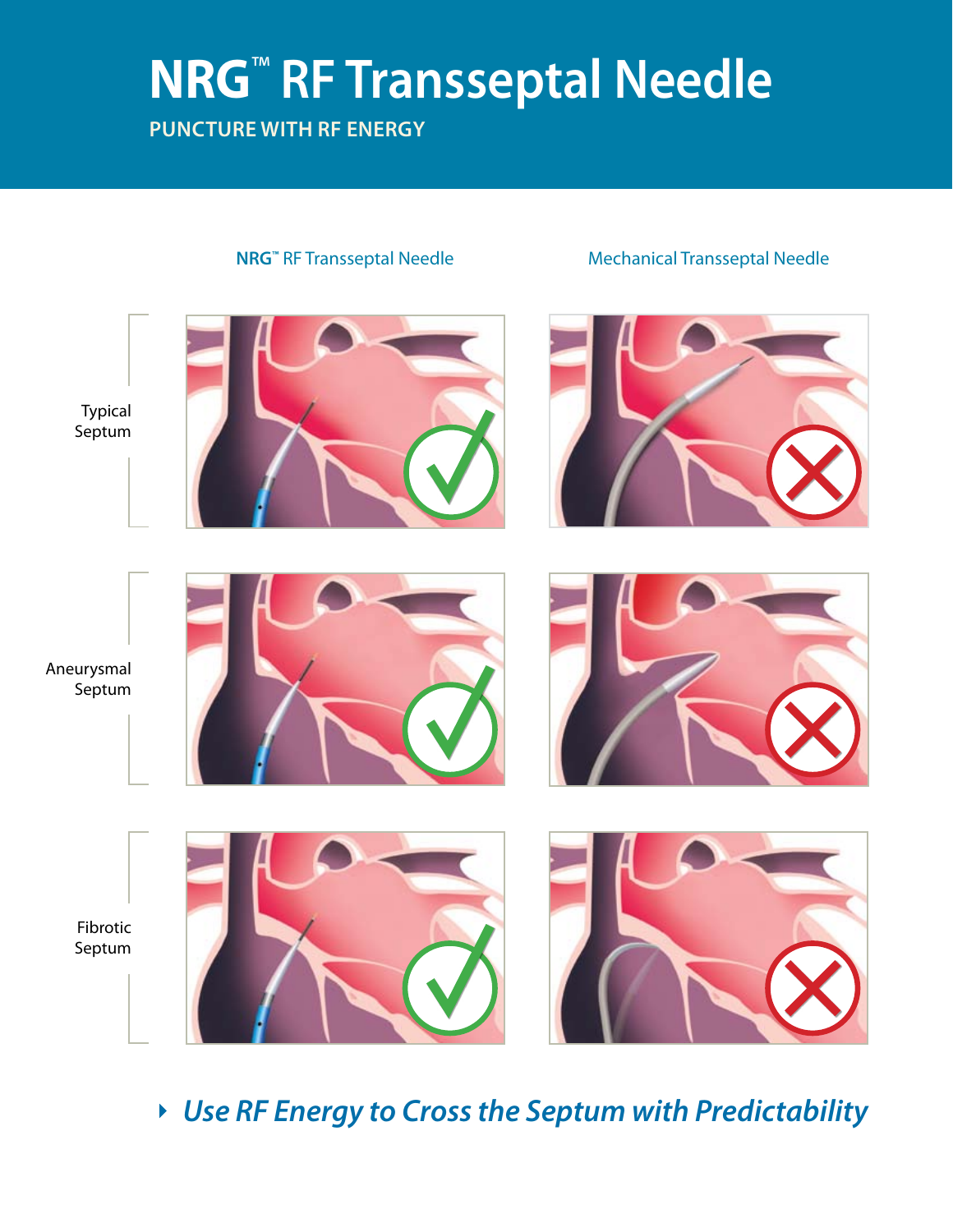#### **NRG<sup>™</sup> RF Transseptal Needle** Mechanical Transseptal Needle





### *No more skiving or scraping*

### **NRG™ RF Transseptal Needle**

- Predictably crosses all types of septa
- ▶ Can cross an aneurismal septum in a controlled manner
- ▶ Can effectively cross a fibrotic septum
- $\triangleright$  Removes the danger of skiving and scraping
- Compatible with standard sheaths/dilators